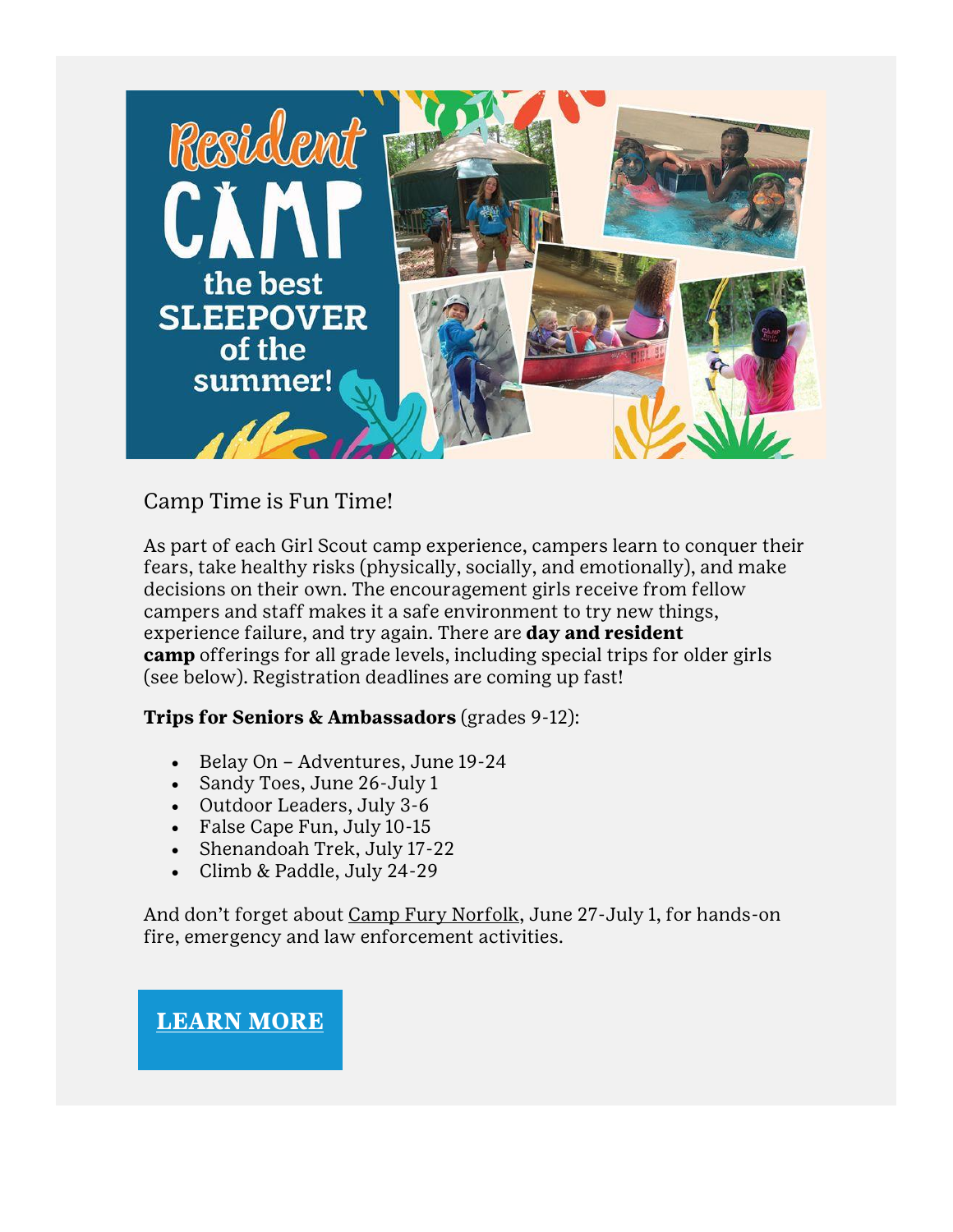## Participate in a National Service Project

Discover how you can give back to make your community—and the world—a better place. All across our country and our world, Girl Scouts are leaping to the aid of others by engaging in wonderful acts of service and kindness. Whether by writing letters to senior citizens, honoring first responders, taking part in a citizen science project, or promoting voting and democracy, [learn how you](https://www.girlscouts.org/en/activity-zone/national-service-projects.html)  [can get involved in these unique Girl Scout](https://www.girlscouts.org/en/activity-zone/national-service-projects.html)  [activities](https://www.girlscouts.org/en/activity-zone/national-service-projects.html). Plus, get a "Girl Scouts Give Back" patch to show your participation with pride!



# Girl Scouts Give Back: Honoring Our Everyday Changemakers

Small acts of kindness and gratitude can have an incredible impact on your community! And through this national service project Girl Scouts can pay it forward by recognizing the people in their communities who have supported them in finding their unique paths. Has a teacher or coach helped discover your passion or talent? Is there a member of your church or synagogue who's encouraged you to persist through something challenging so you can grow and thrive? [Celebrate a Changemaker!](https://www.girlscouts.org/en/activity-zone/national-service-projects.html#gratitude)

## Girl Scout Tree Promise

Join in on our newest national service project—an initiative to plant five million trees in five years. [Plant a tree and make an impact in your local](https://www.girlscouts.org/en/activity-zone/national-service-projects.html#promise)  [community!](https://www.girlscouts.org/en/activity-zone/national-service-projects.html#promise) Planting trees is a great way to become a steward of the environment. Trees provide places for animals and birds to live, reduce pollutants, filter water, and combat climate change. Girl Scouts can make an enormous global impact by participating in this environmental and conservation initiative. (And yes, earn the patch, too!)

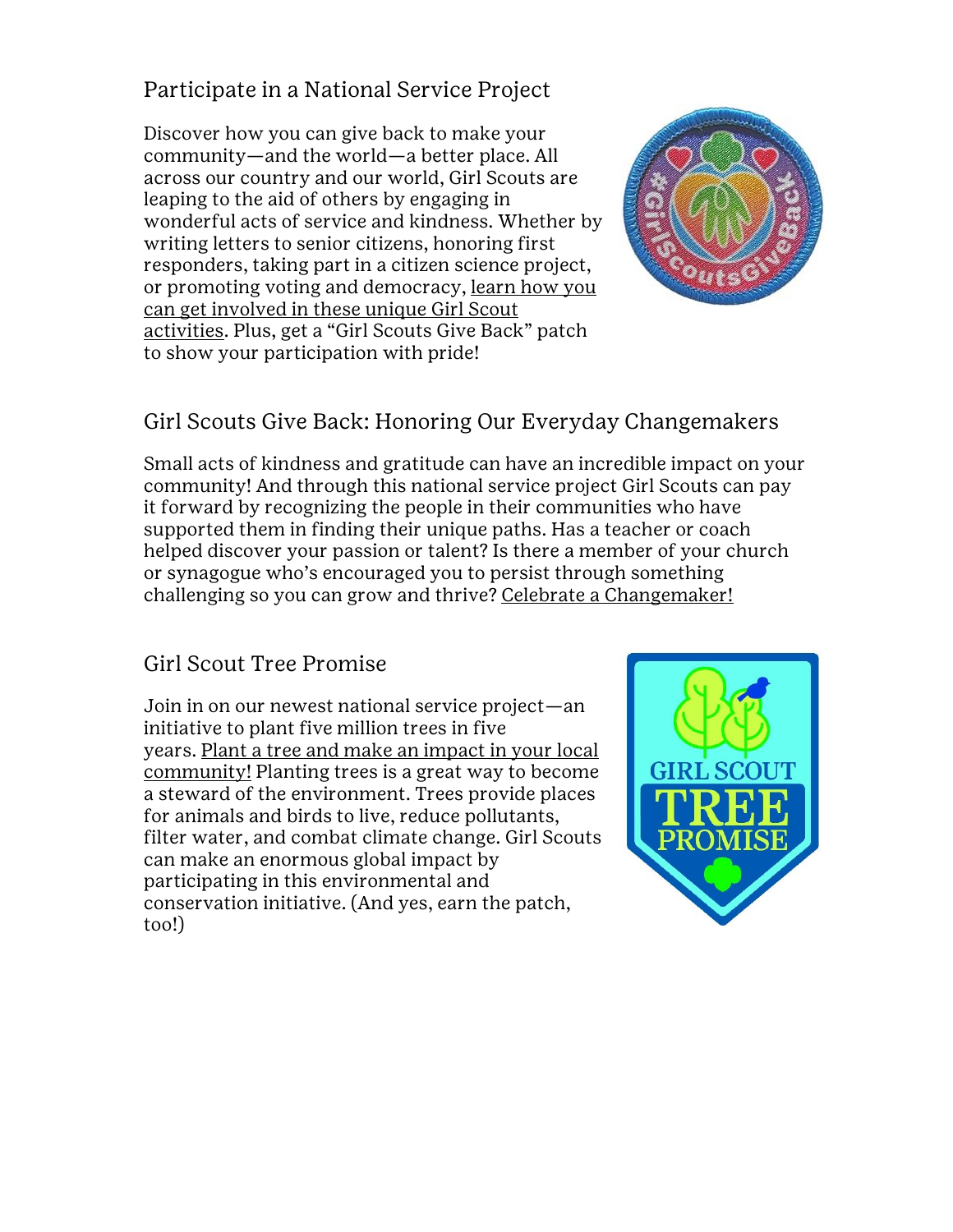# Celebrating Highest Awards in Girl Scouts

On **May 21**, GSCCC will be hosting the Gold Award Celebration, an inperson event at A Place for Girls for honorees and their guests. That evening, at **6:00 PM**, we'll be offering a **Facebook live** event to recognize girls earning the Girl Scout Bronze and Silver Awards (girls who completed projects from April 1, 2021 to end of March 2022). Tune in at [Facebook.com/GirlScoutsColonialCoast.](https://www.facebook.com/girlscoutscolonialcoast/)

# Bridging

Bridging is a beloved Girl Scout tradition that honors girls' achievements throughout the year and celebrates their "crossing the bridge" to the next Girl Scout level. Many troops hold their bridging ceremony in May or June, and some tie it to the end of the girls' current school year. [Visit our shop](https://www.gsccc.org/en/our-council/shop.html?utm_source=family-connections&utm_medium=email) for your bridging needs! If this is your [first bridging](https://www.girlscouts.org/en/tips-for-troopleaders/traditions/planning-your-first-girl-scout-bridging-ceremony.html#:~:text=Bridging%20is%20a%20beloved%20Girl,the%20next%20Girl%20Scout%20level.&text=Many%20troops%20hold%20their%20bridging,the%20girls)  [ceremony, read this article.](https://www.girlscouts.org/en/tips-for-troopleaders/traditions/planning-your-first-girl-scout-bridging-ceremony.html#:~:text=Bridging%20is%20a%20beloved%20Girl,the%20next%20Girl%20Scout%20level.&text=Many%20troops%20hold%20their%20bridging,the%20girls)

# Cookie Flair Grand Prize

Congratulations to the Cookie Flair Contest Grand Prize Winners: Troop 93-SU230, Isabelle, Zoe & Isabella! Congratulations! These girls will attend a GSCCC Board of Directors meeting in June and receive a \$50 gift certificate to the GSCCC Shop!

## Log on, tune in, take part!

Girl Scouts may not always be able to meet up in person, but everyone can participate in amazing Girl Scout events—online and in real time. Busy schedule and didn't catch the event in real time? Watch selected past national events at any time that's convenient for you. [View the GSUSA](https://www.girlscouts.org/en/activity-zone/virtual-event-calendar.html)  [virtual opportunities calendar.](https://www.girlscouts.org/en/activity-zone/virtual-event-calendar.html)

GSCCC virtual workshops where girls may earn badges and patches include the [Badge in a Box for May,](https://www.gsccc.org/en/sf-events-repository/2022/may-badge-in-a-box.html) which is the Space Science Badge (for all levels), plus STEM Clubs, Photography, Financial Literacy, the Science of Happiness and more that you can start any time. Browse them on [GSCCC Events.](https://www.gsccc.org/en/events/event-calendar.html?utm_source=family-connections&utm_medium=email)



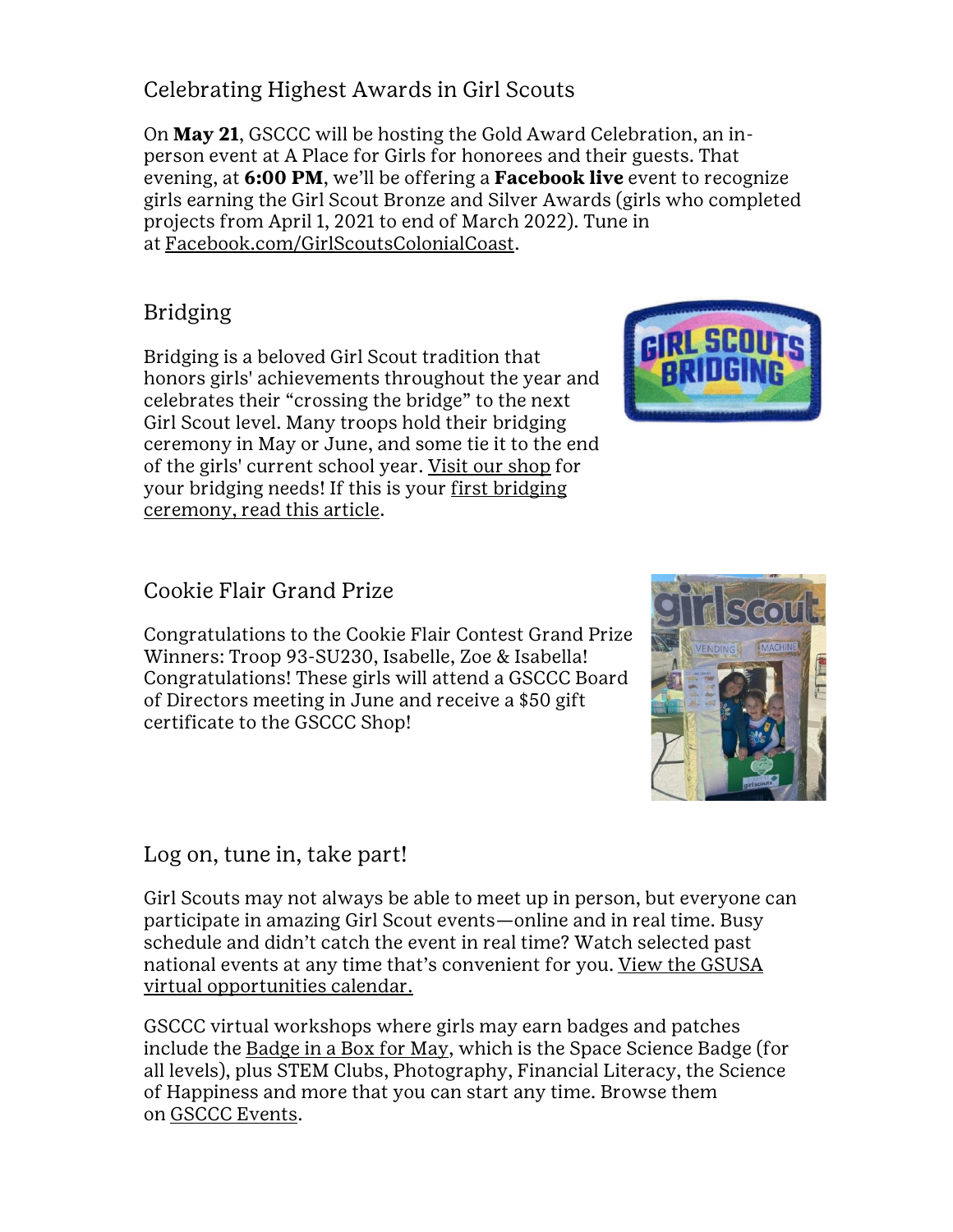# **Volunteer Information Meeting: Zoom with us!**

Would you like to find out more about Girl Scout volunteer opportunities and how they you can benefit from the experience? Build skills—and your resume! **Sessions are held via Zoom on Tuesdays at 7:00 PM.**

- $\bullet$  May 3 [Register](https://forms.gle/cZFeSadrW7X5MEXdA)
- $\bullet$  May 17 [Register](https://forms.gle/TqMTgvrSTApDRscv8)
- $\bullet$  May 31 [Register](https://forms.gle/vWBXRR5B5yFhqXoV7)

#### GSCCC Shop Specials

#### **May 4, 11, 18 and 25: Discount Wednesdays!**

Pick a beach ball at checkout and receive a 10% or 15% discount off the entire purchase. May not be combined with any other offer.

#### **New in the Shop:**

["Future Girl Scout" Onesie and T](https://www.gsccc.org/en/our-council/shop.html?utm_source=family-connections&utm_medium=email)-shirts for \$20 each



#### **Special Patches for this Month**

May is Mental Health Month – [Earn the "Resilient. Ready. Strong." Patch](https://www.girlscouts.org/en/activities-for-girls/for-every-girl/mental-health-wellness-activities.html) May is also Asian American Pacific Islander Heritage Month – [Earn this](https://www.girlscouts.org/en/activities-for-girls/for-every-girl/multicultural-community-celebrations.html)  [patch](https://www.girlscouts.org/en/activities-for-girls/for-every-girl/multicultural-community-celebrations.html) as you work to complete your multicultural heritage collection!

There's a lot more to see, so let's [start shopping!](https://www.gsccc.org/en/our-council/shop.html?utm_source=family-connections&utm_medium=email)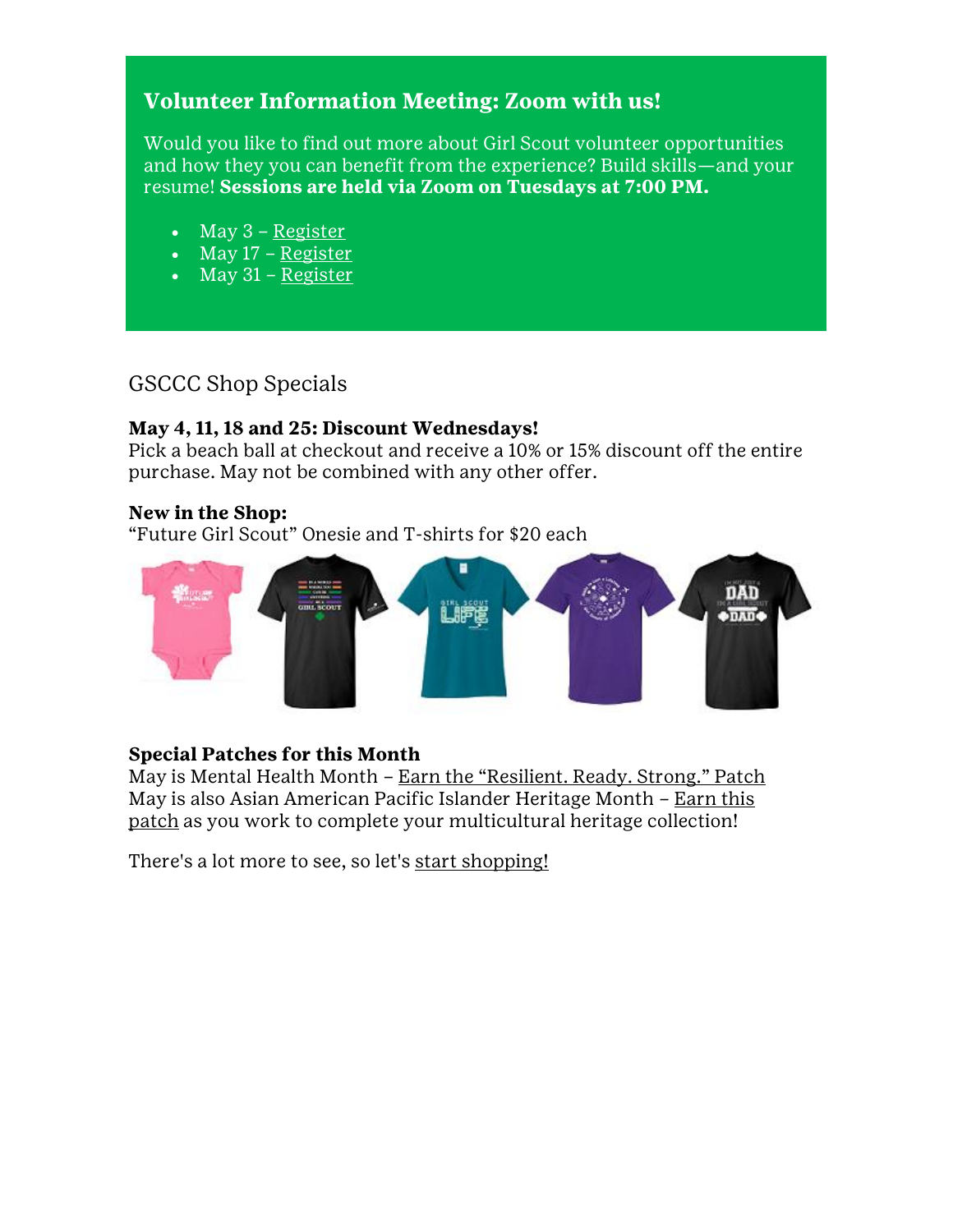## Commemorate your love of Girl Scouting!

Say thank you to your troop leaders. Tell mom she's special. Show your support of girls. GSCCC invites you to [purchase a brick paver](https://www.gsccc.org/en/donate/buy-a-brick.html?utm_source=family-connections&utm_medium=email) in honor or in memory of a beloved Girl Scout, troop, family member, or friend. It's a unique opportunity to recognize someone special in a lasting way. The brick pavers will be placed around the flagpole at A Place for Girls. Select from 4" x 8" bricks or 8" x 8" pavers and customize your inscription. Space around the flagpole is limited, so be sure to order your brick today! Contact Sarha Cavallaro, [philanthropy@gsccc.org](mailto:philanthropy@gsccc.org?subject=Buy%20a%20Brick) for info.



## Upcoming Events

#### **Girls Night Out with the Norfolk Tides**

Friday, May 13, 6:00 - 10:00 PM

Fun for the whole family! Join us for a great night of baseball with the Norfolk Tides at Harbor Park. Price includes a hot dog, drink, and patch! (Optional overnight for members only.) [Register by May 1.](https://www.gsccc.org/content/gsccc/en/sf-events-repository/2022/girls-night-out-with-the-tides.html?utm_source=family-connections&utm_medium=email)

#### **STEM Extravaganza**

#### Saturday, May 21, 10:30 AM - 12:30 PM

Let's have fun learning to explore and discover the world around us through critical thinking and problem solving. We will participate in some hands-on science activities with special, vetted science kits, conduct experiments and work with our event partners. This program is sure to inspire all Girl Scouts to become the next generation of citizen scientists! [Register by May 11.](https://www.gsccc.org/en/sf-events-repository/2022/stem-extravaganza.html?utm_source=family-connections&utm_medium=email)

## P.R.A.Y. Announces New Workshop

#### **"Rope" - July 23, 2022**

For all grade levels. A parent or guardian is required to participate alongside their child. The discussion will be directed to adult-child teams and encourage interaction between them. This workshop will introduce you to the Bible, facilitate discussion between parent/guardian and child, and encourage you on your faith journeys. [Register for the Rope](https://store.praypub.org/rope-rp3-workshop)  [workshop and earn a patch!](https://store.praypub.org/rope-rp3-workshop)